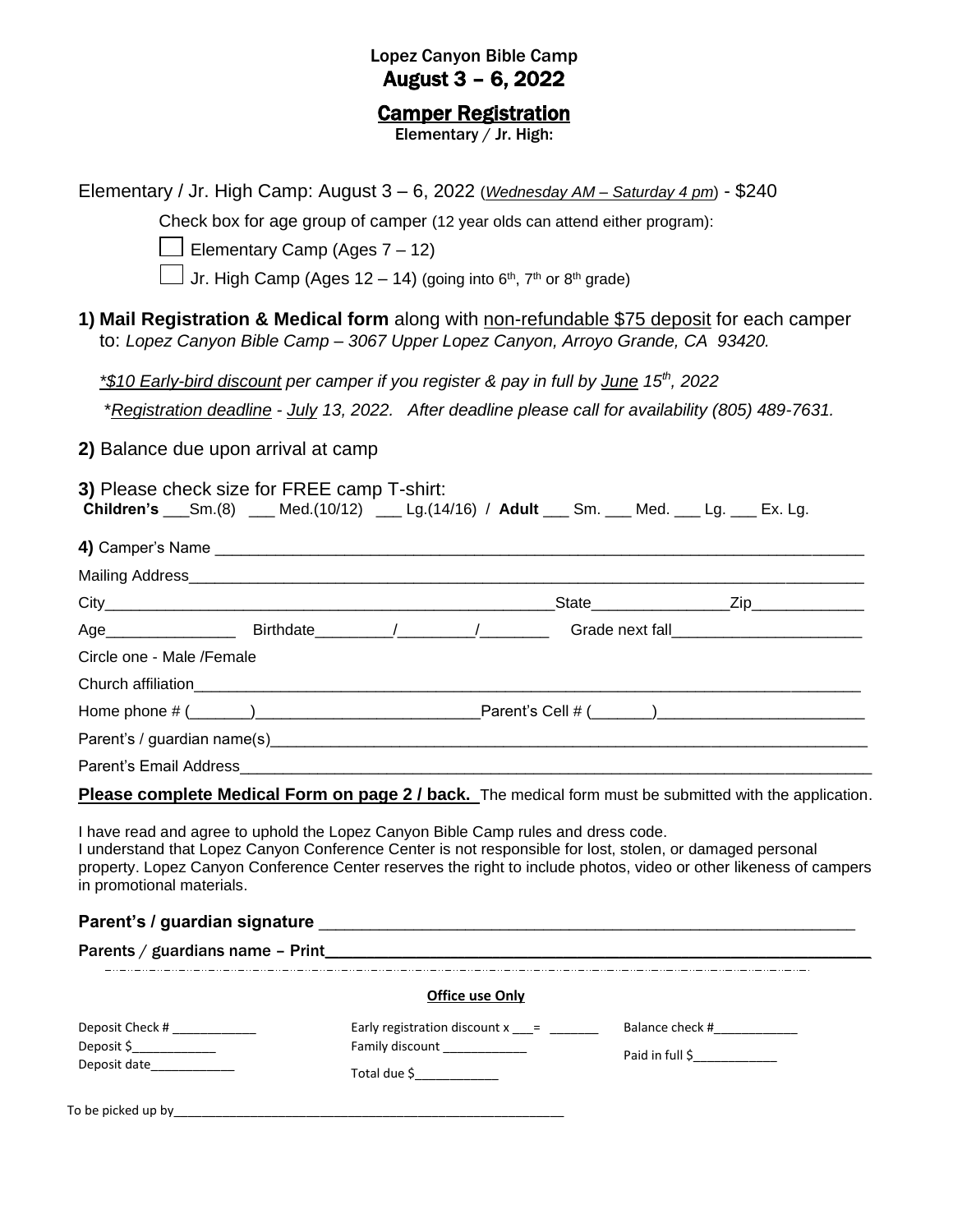## **Medical Form**

3067 Upper Lopez Canyon, Arroyo Grande, CA 93420 Phone (805) 489-7631 / [www.LcBibleCamp.org](http://www.lcbiblecamp.org/)

| Camper's Name                                                                                                            |                                                                                    |                                                                                                                      | _Age________ Birthdate ___ /___ /_____                                                                                                                                                                                                                                                                                                                                                                                                                                                                                                                                                                                                                                                                                                                                                                                              |  |
|--------------------------------------------------------------------------------------------------------------------------|------------------------------------------------------------------------------------|----------------------------------------------------------------------------------------------------------------------|-------------------------------------------------------------------------------------------------------------------------------------------------------------------------------------------------------------------------------------------------------------------------------------------------------------------------------------------------------------------------------------------------------------------------------------------------------------------------------------------------------------------------------------------------------------------------------------------------------------------------------------------------------------------------------------------------------------------------------------------------------------------------------------------------------------------------------------|--|
| Circle one - Male /Female                                                                                                |                                                                                    |                                                                                                                      |                                                                                                                                                                                                                                                                                                                                                                                                                                                                                                                                                                                                                                                                                                                                                                                                                                     |  |
|                                                                                                                          |                                                                                    |                                                                                                                      |                                                                                                                                                                                                                                                                                                                                                                                                                                                                                                                                                                                                                                                                                                                                                                                                                                     |  |
|                                                                                                                          |                                                                                    |                                                                                                                      | Home phone # (_____)_________________Cell # (_____)_______________Work # (_____)___________________                                                                                                                                                                                                                                                                                                                                                                                                                                                                                                                                                                                                                                                                                                                                 |  |
|                                                                                                                          |                                                                                    |                                                                                                                      |                                                                                                                                                                                                                                                                                                                                                                                                                                                                                                                                                                                                                                                                                                                                                                                                                                     |  |
|                                                                                                                          |                                                                                    |                                                                                                                      |                                                                                                                                                                                                                                                                                                                                                                                                                                                                                                                                                                                                                                                                                                                                                                                                                                     |  |
|                                                                                                                          |                                                                                    |                                                                                                                      |                                                                                                                                                                                                                                                                                                                                                                                                                                                                                                                                                                                                                                                                                                                                                                                                                                     |  |
|                                                                                                                          |                                                                                    |                                                                                                                      |                                                                                                                                                                                                                                                                                                                                                                                                                                                                                                                                                                                                                                                                                                                                                                                                                                     |  |
|                                                                                                                          |                                                                                    | <b>HEALTH HISTORY</b> (CONFIDENTIAL) - Use back if needed                                                            |                                                                                                                                                                                                                                                                                                                                                                                                                                                                                                                                                                                                                                                                                                                                                                                                                                     |  |
| $\Box$ Last Tetanus shot $\_\_\_\_\_\_\_\_\$<br>Swimming restrictions: Y/N<br>Allergies: Drugs / Insect<br>stings / Food | $\Box$ Asthma: Y/N<br>Nebulizer: Y/N<br>Bedwetting: Y/N<br>Heart condition         | Diabetes: Y/N<br>Insulin dependent: Y/N<br>Epilepsy / Seizure<br>Disorder: Y/N                                       | Physical Handicap<br>Nervous / Mental Disorder:<br>Other: specify____________                                                                                                                                                                                                                                                                                                                                                                                                                                                                                                                                                                                                                                                                                                                                                       |  |
|                                                                                                                          |                                                                                    |                                                                                                                      | administer medication with written parental permission and specific instructions written below or on reverse of this form.                                                                                                                                                                                                                                                                                                                                                                                                                                                                                                                                                                                                                                                                                                          |  |
|                                                                                                                          |                                                                                    |                                                                                                                      |                                                                                                                                                                                                                                                                                                                                                                                                                                                                                                                                                                                                                                                                                                                                                                                                                                     |  |
|                                                                                                                          |                                                                                    |                                                                                                                      | I give permission for LCBC to administer (initials) : __ Tylenol; __Ibuprofen; __Calamine lotion; __Cough drops; __Antibiotic cream                                                                                                                                                                                                                                                                                                                                                                                                                                                                                                                                                                                                                                                                                                 |  |
|                                                                                                                          | Insurance information - Please attach a copy of both sides of any insurance cards: |                                                                                                                      |                                                                                                                                                                                                                                                                                                                                                                                                                                                                                                                                                                                                                                                                                                                                                                                                                                     |  |
|                                                                                                                          |                                                                                    |                                                                                                                      |                                                                                                                                                                                                                                                                                                                                                                                                                                                                                                                                                                                                                                                                                                                                                                                                                                     |  |
| Primary insured's name                                                                                                   |                                                                                    | Group #                                                                                                              |                                                                                                                                                                                                                                                                                                                                                                                                                                                                                                                                                                                                                                                                                                                                                                                                                                     |  |
|                                                                                                                          |                                                                                    | <b>MEDICAL RELEASE / RELEASE OF LIABILITY</b>                                                                        |                                                                                                                                                                                                                                                                                                                                                                                                                                                                                                                                                                                                                                                                                                                                                                                                                                     |  |
| to contact me if my child needs medical treatment.<br>release. I am signing out of my own free will.                     |                                                                                    | Lopez Canyon Bible Camp. I voluntarily agree to accept any and all risks of injury arising from the camp activities. | 1. I understand that reasonable measures will be made to safeguard the health and safety of my child and that effort will be made<br>2. In the event I cannot be reached in an emergency, I hereby give my permission to the physician selected by Lopez Canyon Bible<br>Camp to secure proper treatment and / or order an injection, anesthesia, hospitalize, or surgery for my child as deemed necessary.<br>3. By this Agreement, I authorize Lopez Canyon Bible Camp staff / agent to administer First Aid as required for illness and injury.<br>4. As parent or guardian of the above-named camper, I hereby agree to allow him / her to participate in all activities that occur at<br>5. I have carefully read this agreement and fully understand its contents. I am aware that this is a release of liability and medical |  |

Signature of parent / guardian (those 18 years or older may sign for themselves)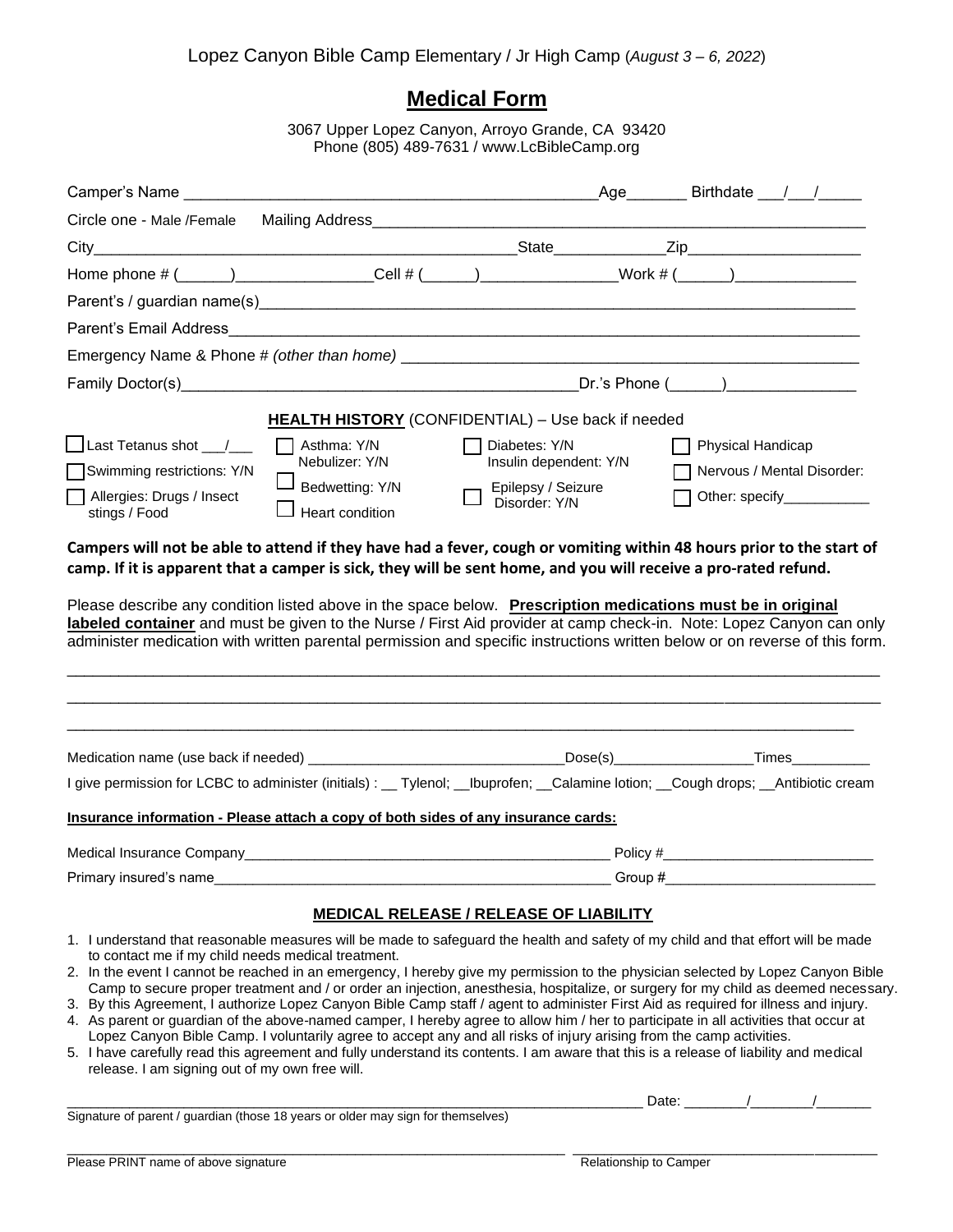## 2022 Lopez Canyon Bible Camp **Registration information**

**Registration deadline July 13 th, 2022** (After deadline call for availability)

**Arrival** / **Departure times** (Campers provide their own transportation):

**Elementary / Jr High camp**: Arrival: Wedneday 9 – 9:30 AM; Departure: Saturday 4 PM

**What to bring**: Please put camper's name on everything! Sleeping bag, pillow, towel, toiletries (soap, shampoo, hairbrush, toothbrush, etc), water bottle, pen or pencil, flashlight, Bible, (Camper Bible if you received one previously). All prescription medications must be in original container and turned in with instructions noted on your child's MEDICAL & LIABILITY RELEASE form.

#### **Clothing:**

- o Be prepared for warm days and cool nights.
- $\circ$  Modest clothing (no tight pants or shirts e.i. yoga pants).
- o Pants and sweatshirt / jacket for evenings
- o Shorts should be to the bottom of fingers held at side.
- $\circ$  Shirts with sleeves that cover your midriff when arms are raised (no tank tops)
- o Swimsuit & cover-up (t-shirt/shorts). Girls: one-piece or top with shorts. No bikinis
- $\circ$  Shoes for hiking and outdoor games. An extra pair of shoes for creek-walking (not flip-flops).

**Please do not bring**: Electronic devices (Games, cell phones, radios, etc.), tobacco, alcohol, drugs (unless prescribed by Dr), fireworks, firearms or knives.

**Camp Address (**If sending mail to campers, please include camper's name)**:** Lopez Canyon Bible Camp - 3067 Upper Lopez Canyon Rd. Arroyo Grande, Ca. 93420

Please Note: Lopez Canyon is fairly isolated and there are no gas stations nearby. Please make sure you have sufficient gas before you leave town.

#### **Camp Office phone #** (805) 489-7631 (not for camper use)

#### **DIETARY NEEDS AND FOOD ALLERGIES:**

Lopez Canyon Bible Camp recognizes the needs associated with special diets as well as those presented by personal food choices.

While we recognize the need for specialized foods for certain allergies/conditions we ask that campers with highly specialized diets provide those foods (gluten-free bread, non-dairy milk, etc) .

To request a menu and discuss options, please call the camp office at (805) 489-7631 or email at LcBibleCamp@gmail.com

Thank you!